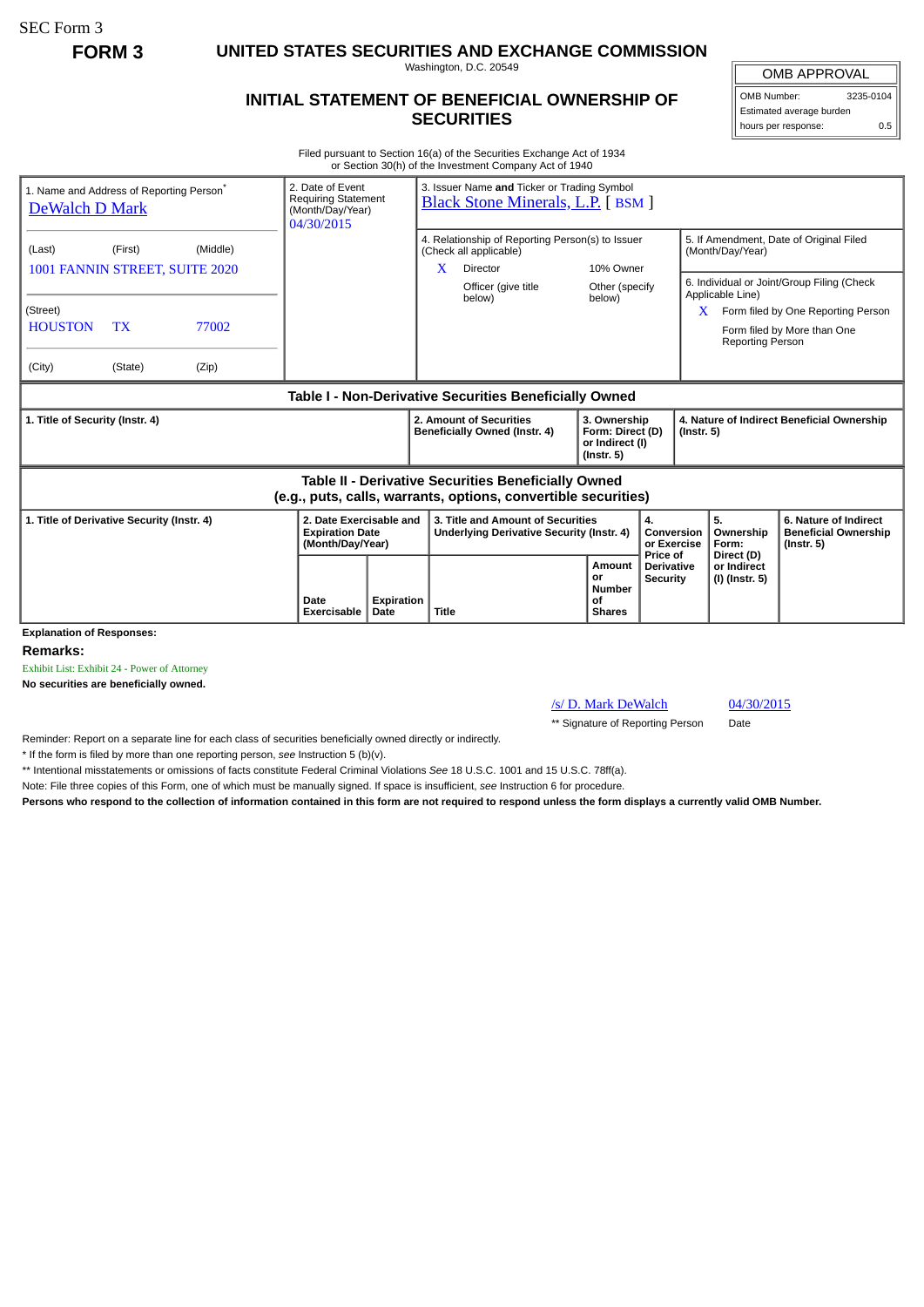## POWER OF ATTORNEY FOR EXECUTING FORMS 3, 4 AND 5

Know all by these present, that the undersigned hereby constitutes and appoints each of Thomas L. Carter, Jr., Marc Carroll, and Steve Putman, individually, the undersigned's true and lawful attorney-in-fact, with respect to the undersigned's beneficial ownership of securities of Black Stone Minerals, L.P., to:

- (1) execute for and on behalf of the undersigned Forms 3, 4 and 5 (including amendments thereto) in accordance with Section  $16(a)$  of the Securities Exchange Act of 1934 and the rules thereunder;
- (2) do and perform any and all acts for and on behalf of the undersigned that may be necessary or desirable to complete and execute any such Form 3, 4 or 5, complete and execute any amendment or amendments thereto, file such Form with the United States Securities and Exchange Commission and any stock exchange or similar authority, and provide a copy as required by law or advisable to such persons as the attorney-in-fact deems appropriate; and
- (3) take any other action of any type whatsoever in connection with the foregoing that, in the opinion of the attorney-in-fact, may be of benefit to, in the best interest of, or legally required of the undersigned, it being understood that the documents executed by the attorney-in-fact on behalf of the undersigned pursuant to this Power of Attorney shall be in such form and shall contain such terms and conditions as the attorney-in-fact may approve in the attorney-in-fact's discretion.

The undersigned hereby grants to each such attorney-in-fact full power and authority to do and perform any and every act and thing whatsoever requisite, necessary or proper to be done in the exercise of any of the rights and powers herein granted, as fully to all intents and purposes as the undersigned might or could do if personally present, with full power of substitution or revocation, hereby ratifying and confirming all that the attorney-in-fact, or the attorney-in-fact's substitute or substitutes, shall lawfully do or cause to be done by virtue of this power of attorney and the rights and powers herein granted. The undersigned acknowledges that the foregoing attorneys-in-fact, and their substitutes, in serving in such capacity at the request of the undersigned, are not assuming (nor is Black Stone Minerals, L.P., Black Stone Minerals GP, L.L.C. nor any of their affiliates assuming) any of the undersigned's responsibilities to comply with Section 16 of the Securities Exchange Act of 1934.

The undersigned agrees that each such attorney-in-fact may rely entirely on information furnished orally or in writing by or at the direction of the undersigned to the attorney-in-fact. The undersigned also agrees to indemnify and hold harmless Black Stone Minerals, L.P., Black Stone Minerals GP, L.L.C. and each of their affiliates and each such attorney-in-fact against any losses, claims, damages or liabilities (or actions in these respects) that arise out of or are based upon any untrue statements or omissions of necessary facts in the information provided by or at the direction of the undersigned, or upon the lack of timeliness in the delivery of information by or at the direction of the undersigned, to that attorney-in fact for purposes of executing, acknowledging, delivering or filing any Form 3, 4 or 5 (including any amendment thereto) and agrees to reimburse Black Stone Minerals, L.P., Black Stone Minerals GP, L.L.C. and each of their affiliates and the attorney-in-fact on demand for any legal or other expenses reasonably incurred in connection with investigating or defending against any such loss, claim, damage, liability or action.

This Power of Attorney shall remain in full force and effect until the undersigned is no longer required to file Forms 3, 4 and 5 with respect to the undersigned's holdings of and transactions in securities issued by Black Stone Minerals, L.P., unless earlier revoked by the undersigned in a signed writing delivered to the foregoing attorneys-in-fact.

IN WITNESS WHEREOF, the undersigned has caused this Power of Attorney to be executed as of the date written below.

/s/ D. Mark DeWalch ----------------------------- Signature

D. Mark DeWalch ----------------------------- Type or Print Name

4/30/2015